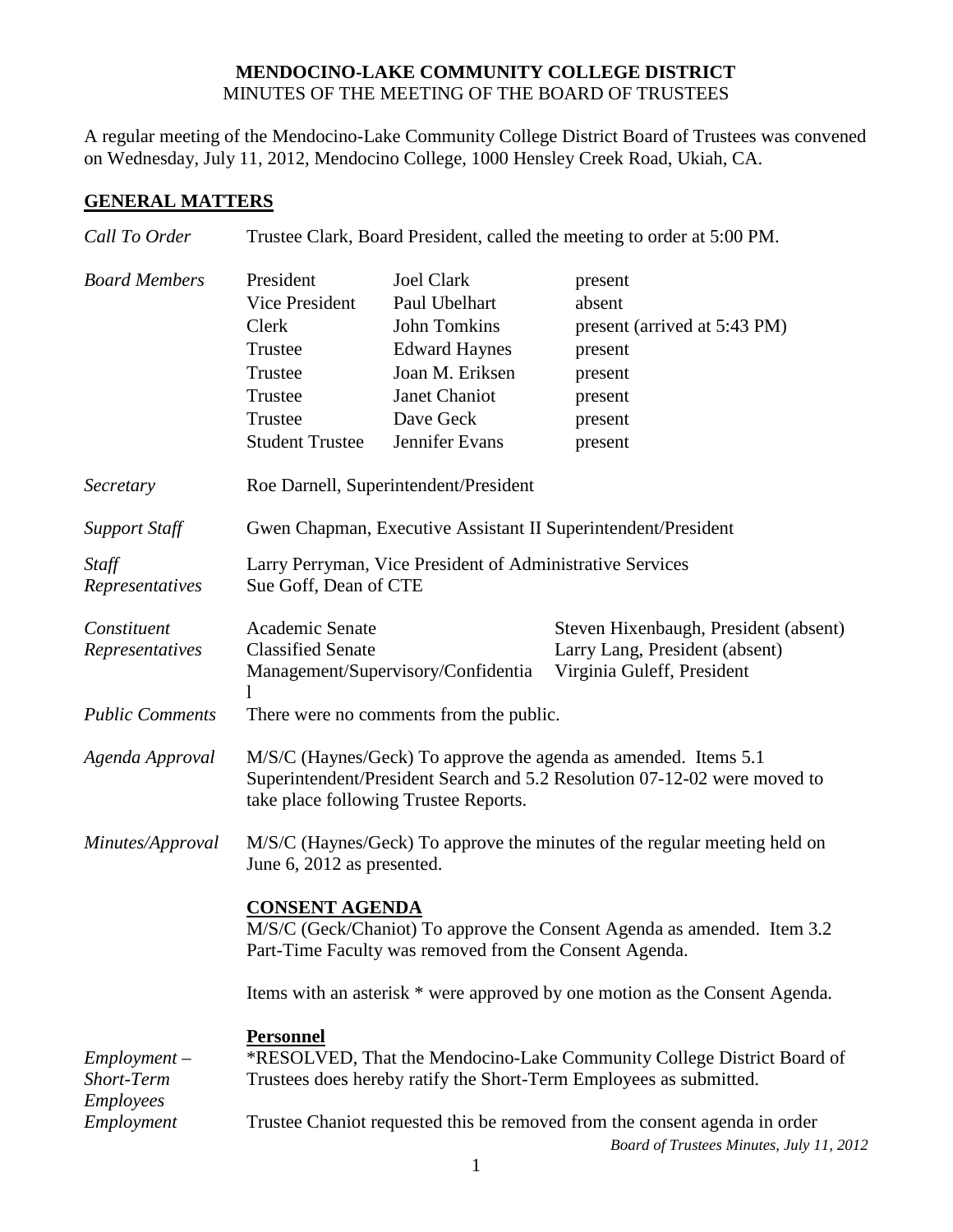| Part-Time Faculty                                                      | recognize and honor the Part-Time Faculty.                                                                                                                                                                                                                                                                                                                    |  |
|------------------------------------------------------------------------|---------------------------------------------------------------------------------------------------------------------------------------------------------------------------------------------------------------------------------------------------------------------------------------------------------------------------------------------------------------|--|
|                                                                        | M/S/C (Chaniot/Geck) RESOLVED, That the Mendocino-Lake Community<br>College District Board of Trustees does hereby employ the list of Part-Time<br>Faculty as submitted.                                                                                                                                                                                      |  |
| $Employment -$<br>Professional<br>Experts                              | * RESOLVED, That the Mendocino-Lake Community College District Board of<br>Trustees does hereby employ as Professional Experts, pursuant to Education<br>Code Section 88003, Jen Banks as EMT-Paramedic Program Director, July 1,<br>2012-August 10, 2012, and Orion Walker as Sustainable Technology Program<br>Coordinator, July 2, 2012-December 31, 2012. |  |
| Reclassification                                                       | *RESOLVED, That the Mendocino-Lake Community College District Board of<br>Trustees does hereby ratify a reclassification for Darletta Fulwider to<br>Administrative Assistant II-Student Services, effective July 1, 2012.                                                                                                                                    |  |
| $Promotion -$<br>Classified<br>Administrator                           | *RESOLVED, That the Mendocino-Lake Community College District Board of<br>Trustees does hereby approve a one-year Classified Administrator contract for<br>Anastasia Simpson-Logg, Director of Admissions and Records, September 1,<br>2012-August 31, 2013.                                                                                                  |  |
| Promotion -<br>Classified                                              | *RESOLVED, That the Mendocino-Lake Community College District Board of<br>Trustees does hereby ratify the promotion of Tim Todd to Programmer/Analyst<br>Sr., 12 months/year, 40 hours/week, effective July 1, 2012.                                                                                                                                          |  |
| $Fixed$ Report $-$<br>May 31, 2012                                     | <b>Other Items</b><br>*RESOLVED, That the Mendocino-Lake Community College District Board of<br>Trustees does hereby accept the fiscal report as submitted.                                                                                                                                                                                                   |  |
| Child Development<br><b>Center Contracts</b><br>Resolution<br>07-12-01 | *RESOLVED, That the Mendocino-Lake Community College District Board of<br>Trustees does hereby approve Resolution 07-12-01, California Department of<br>Education Contract Numbers CCTR-2151 in the amount of \$107,242, and<br>CSPP-2279 in the amount of \$132,868.                                                                                         |  |
| Contracts and<br>$A$ greements $-$<br>Quarterly<br>Ratification        | *RESOLVED, That the Mendocino-Lake Community College District Board of<br>Trustees does hereby ratify the contracts and agreements as submitted.                                                                                                                                                                                                              |  |
| Donation of<br>Automobile                                              | *RESOLVED, That the Mendocino-Lake Community College District Board of<br>Trustees does hereby accept the 1994 Subaru donated by Alan Sunbeam.                                                                                                                                                                                                                |  |
| Sale of Surplus<br>Property                                            | *RESOLVED, That the Mendocino-Lake Community College District Board of<br>Trustees does hereby authorize the sale of the surplus property as submitted and<br>further authorizes staff to dispose of property with an insufficient value to defray<br>the costs of arranging a sale in a manner consistent with the College's<br>commitment to recycling.     |  |
| Superintendent/                                                        | <b>ACTION ITEMS</b><br>M/S/C (Chaniot/Geck) RESOLVED, That the Mendocino-Lake Community                                                                                                                                                                                                                                                                       |  |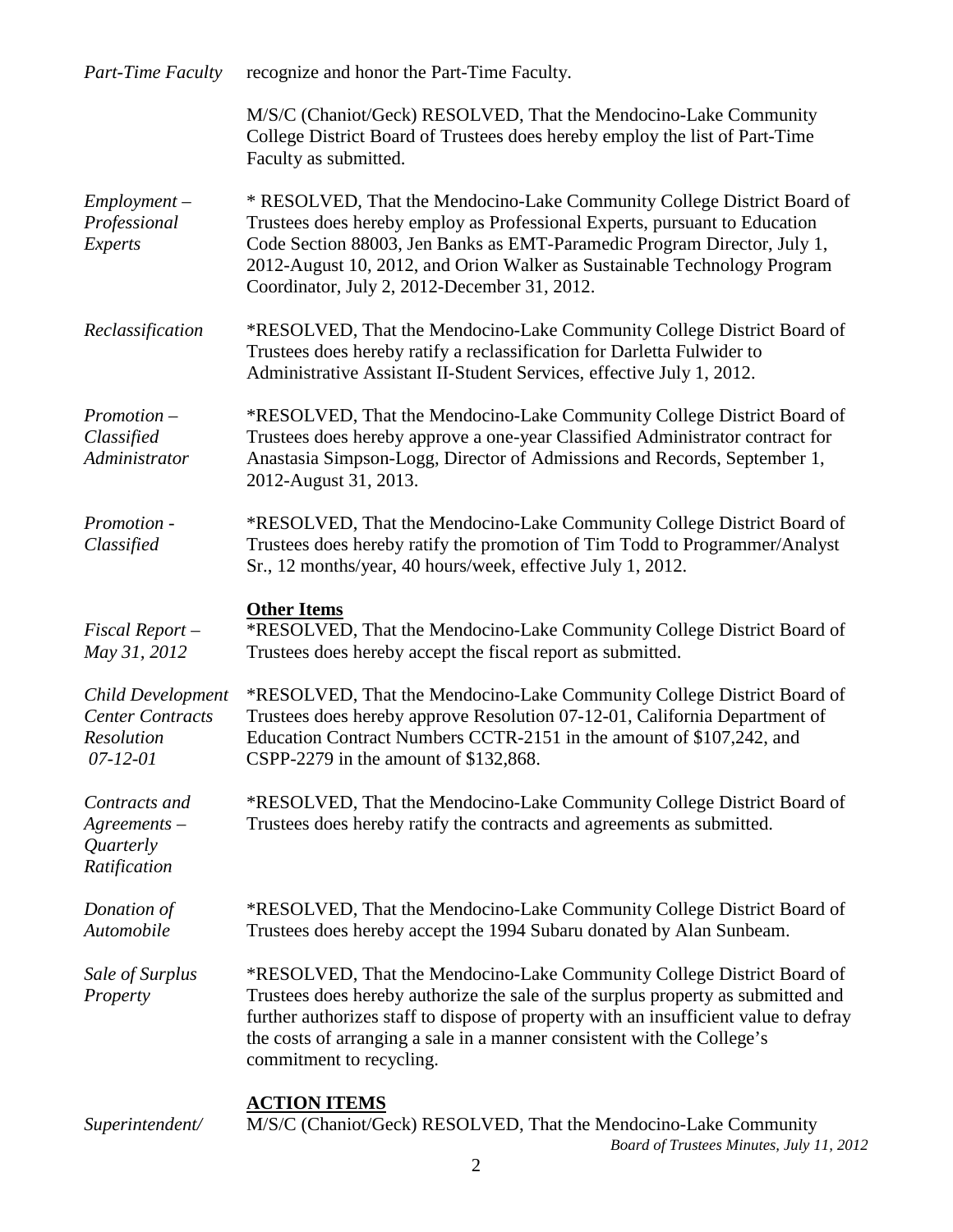| President Search -<br><b>Job Description</b><br>and Job                                                           | College District Board of Trustees does hereby approve the job description for<br>the Superintendent/President as revised at the meeting.                                                                                                                                                                                                                                                                      |  |  |
|-------------------------------------------------------------------------------------------------------------------|----------------------------------------------------------------------------------------------------------------------------------------------------------------------------------------------------------------------------------------------------------------------------------------------------------------------------------------------------------------------------------------------------------------|--|--|
| Announcement                                                                                                      | M/S/C (Tomkins/Clark) RESOLVED, That the Mendocino-Lake Community<br>College District Board of Trustees does hereby approve the job announcement<br>for Superintendent/President as submitted.                                                                                                                                                                                                                 |  |  |
|                                                                                                                   | The Board discussed that it is their desire that a Superintendent/President be<br>committed to involvement in this community by becoming part of this<br>community and requested that Karen Chaty and the Consultants explore ways to<br>express this to potential candidates.                                                                                                                                 |  |  |
| <b>Resolution</b><br>$07 - 12 - 02$<br>regarding "The<br><b>Stop Special</b><br><b>Interest Money</b><br>Now Act" | M/S/C (Eriksen/Tomkins) RESOLVED, That the Mendocino-Lake Community<br>College District Board of Trustees does hereby postpone action on Resolution<br>07-12-02 until a later meeting.<br>Yes - Trustees Eriksen, Chaniot<br>No – Trustees Geck, Haynes, Tomkins, and Clark<br>The motion failed.                                                                                                              |  |  |
|                                                                                                                   | Board President Clark proposed that in the light of the fact that this agenda item<br>is of a political nature, each Board member have an opportunity speak to the<br>issue and following that a vote will be taken without further discussion. All<br>Board members agreed.                                                                                                                                   |  |  |
|                                                                                                                   | M/S/C (Haynes/Tomkins) RESOLVED, That the Mendocino-Lake Community<br>College District Board of Trustees does hereby adopt Resolution 07-12-02 and<br>direct the Superintendent/President to forward this resolution to each California<br>community college district and the CCCT Board.<br><b>Yes- Trustees Haynes and Tomkins</b><br>No – Trustees, Chaniot, Geck, Eriksen, and Clark<br>The motion failed. |  |  |
| President's Report                                                                                                | <b>INFORMATIONAL REPORTS</b><br>A written report was submitted by Superintendent/President Darnell.<br>The<br>following was offered in addition:<br>• A list of actions taken by the Accrediting Commission was shared with<br>Trustees.                                                                                                                                                                       |  |  |
| <b>Education</b> and<br><b>Student Services</b><br>Report                                                         | A written report was submitted by Deans Rawitsch, Guleff, and Goff. The<br>following was offered in addition:<br>• In the absence of a Vice President, Superintendent/President Darnell has<br>asked that the Deans rotate in representing the Education and Student Services<br>office at the Board meetings.                                                                                                 |  |  |
| Administrative<br><b>Services Report</b>                                                                          | A written report was submitted by Larry Perryman, Vice President of<br><b>Administrative Services.</b>                                                                                                                                                                                                                                                                                                         |  |  |
| Measure W<br><b>Bond Report</b>                                                                                   | A written report was submitted by Larry Perryman, Vice President of<br><b>Administrative Services.</b>                                                                                                                                                                                                                                                                                                         |  |  |